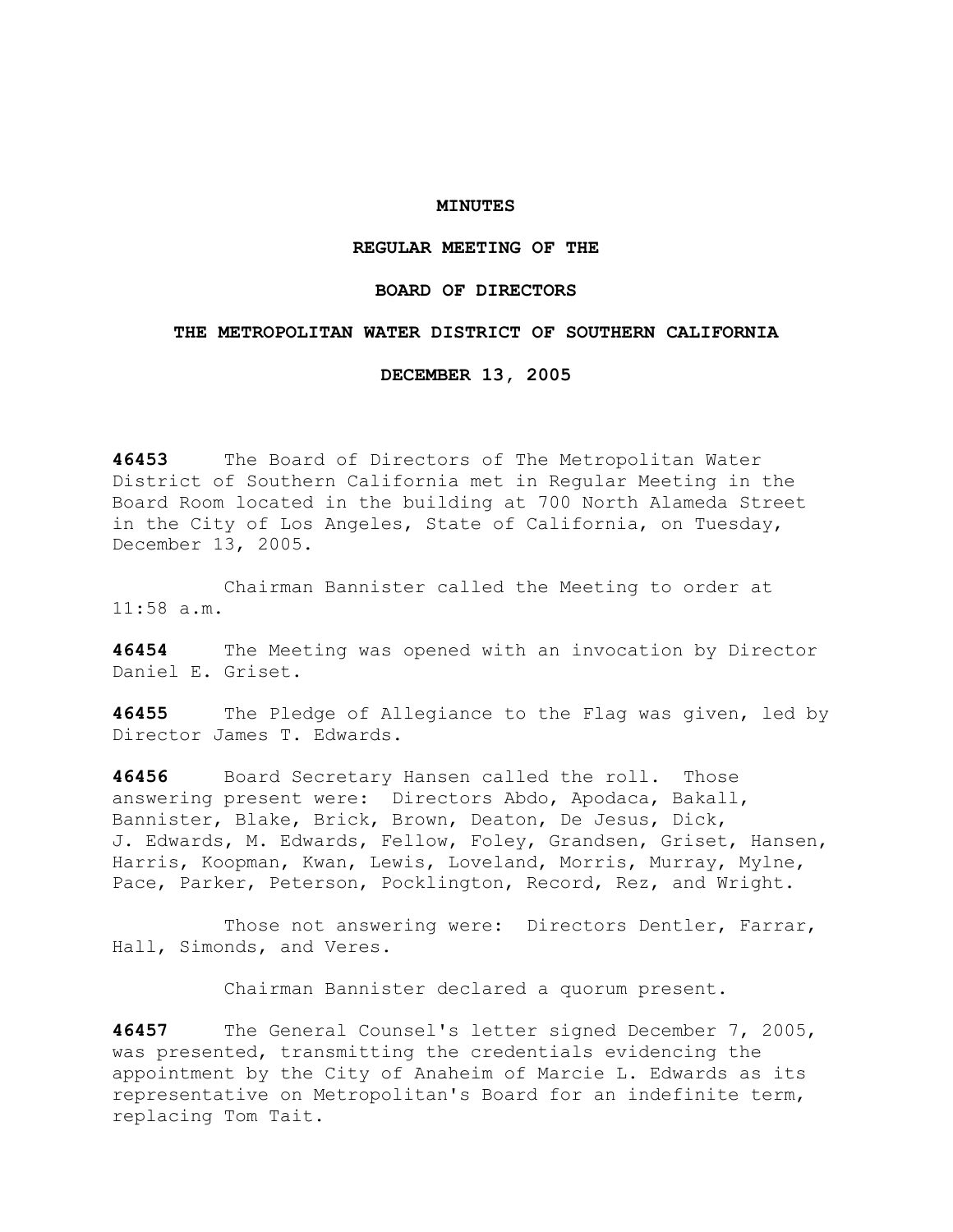General Counsel Kightlinger reported the credentials had been examined and found legally sufficient and that the Oath of Office had been administered to Director M. Edwards earlier today.

 Following an introduction by Director Deaton, Ms. Edwards took her seat as a Director representing the City of Anaheim.

**46458** Chairman Bannister reported he has assigned Director M. Edwards to the Budget, Finance, Investment and Insurance Committee; the Audit Committee; and the Desalination and Reclamation Committee.

**46459** Chairman Bannister invited members of the public to address the Board on matters within the Board's jurisdiction.

William Seelig, speaking as a member of the Hollywood American Legion, commented on the entertainment industry supporting the veterans and stated that he would also seek their help in contributing to water education.

**46460** Chairman Bannister welcomed State Senator Sheila J. Kuehl, Chair of the Natural Resources and Water Committee.

 Senator Kuehl addressed a number of major water policy issues and answered questions. Senator Kuehl said a settlement providing for restoration of the San Joaquin River is 99 percent complete and would have benefits for Metropolitan while limiting negative impacts on Friant Water User Authority farmers. On the subject of how beneficiaries would pay for CALFED programs, the senator added that while she was not eager for the Legislature to tackle this issue, they would nevertheless do so if Metropolitan and other CALFED stakeholders fail to agree on what "beneficiaries pay" really means. With the Bay-Delta Authority set to dissolve in the near future, Senator Kuehl said that some type of independent oversight body was still needed; and while no approach was perfect, her preferred alternative was a Little Hoover-type independent entity that would track expenditures and actions over the next several years. On the issue of Metropolitan-agriculture alliances, the Senator said such alliances made sense where they involved issues that impacted Metropolitan's service area, but some of Metropolitan's positions were unclear. Senator Kuehl also said she would be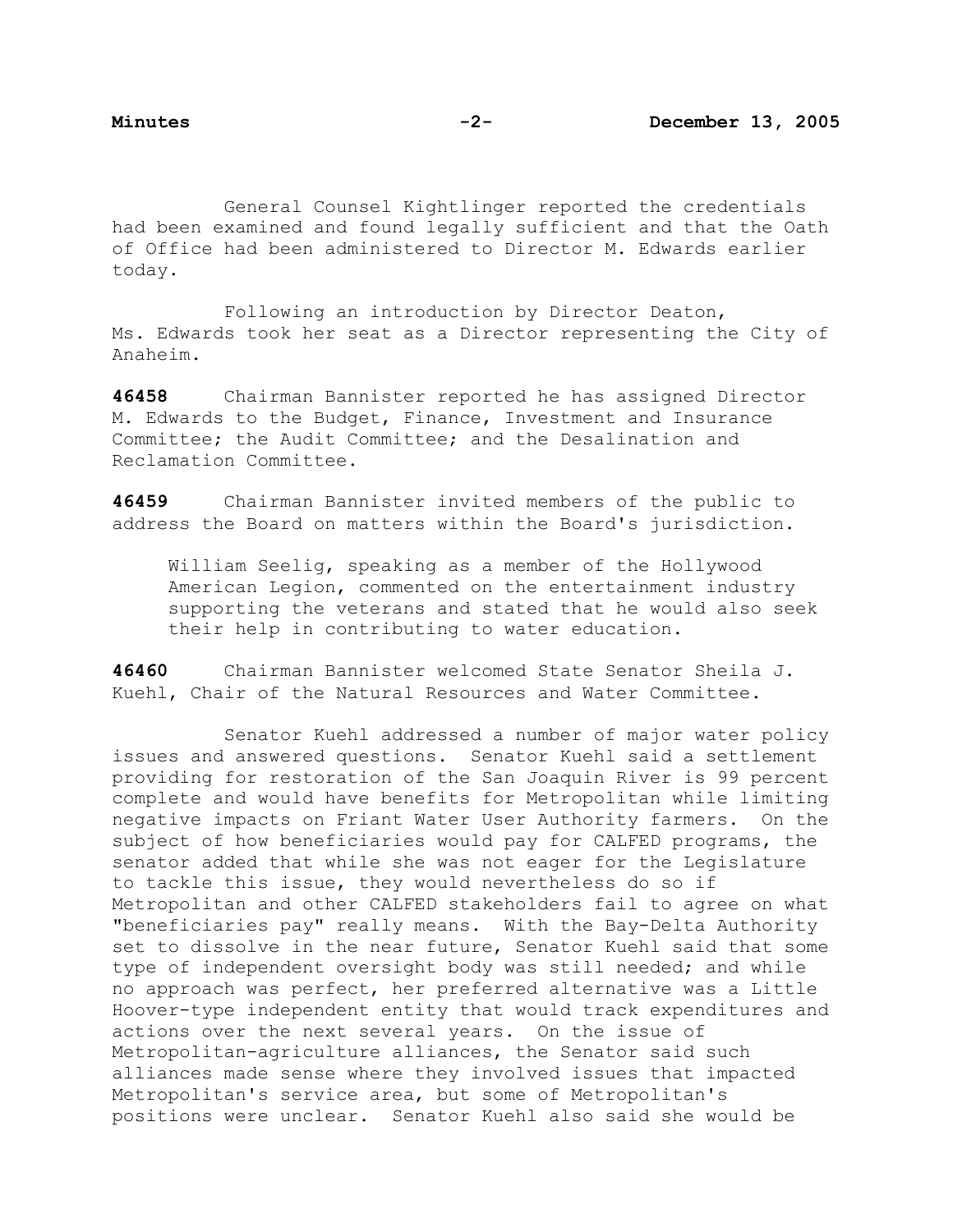"very appreciative" if the Board would "take as generous a position as it can" during ongoing contract talks with unions representing MWD employees.

**46461** At 12:50 p.m., Chairman Bannister called a lunch recess.

 Directors Blake and Grandsen withdrew from the Meeting at 1:15 p.m.

Director Murray withdrew from the Meeting at 1:30 p.m.

**46462** Chairman Bannister called the Meeting to order at 1:33 p.m.

**46463** There being no objection, Chairman Bannister ordered the reading of the Minutes of the Meeting of November 8, 2005, dispensed with, a copy having been mailed to each Director.

 Director Morris moved, seconded by Director J. Edwards and carried, approving the foregoing Minutes as mailed.

**46464** The Chair reported new committee assignments, as follows:

Director Blake to the Organization and Personnel Committee Director Pace as Vice Chair of the Asset and Real Property Committee

**46465** Organization and Personnel Committee Chairman Loveland moved, seconded by Director Foley and carried, that the Board adopt the CEQA determination and approve the terms of employment for Interim Chief Executive Officer/General Manager Debra Man, as set forth in the letter signed by the Board Chairman on November 21, 2005, as follows:

- Base salary \$235,000 per annum, effective November 8, 2005
- Use of a District vehicle
- One (1) year salary plus benefits for involuntary severance or demotion below her current position as Chief Operating Officer
- All other compensation and benefits as provided to other unrepresented Metropolitan employees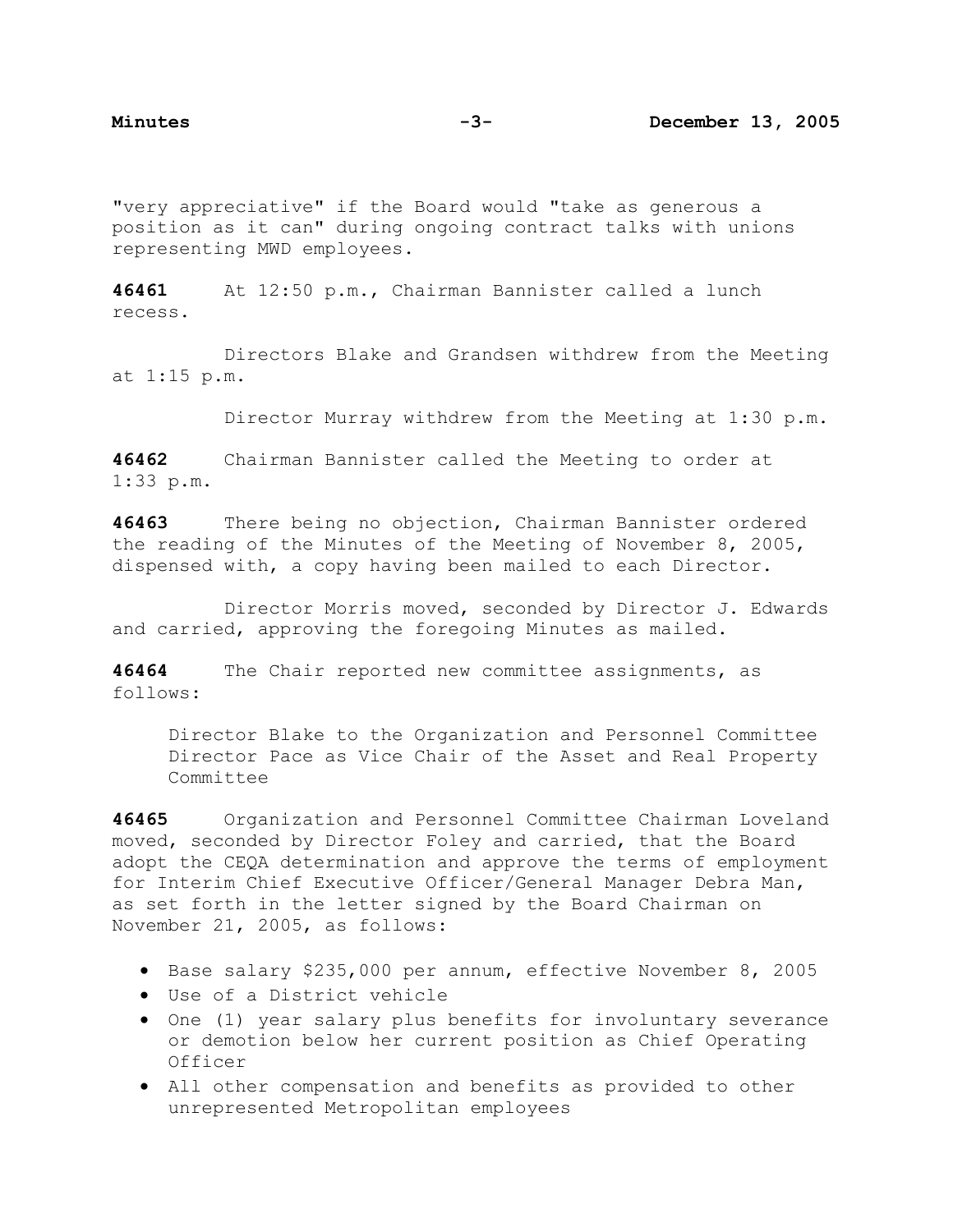This compensation package shall be effective for as long as Ms. Man serves as the Interim Chief Executive Officer/General Manager.

**46466** Chairman Bannister reported on events in which he participated since the last Board Meeting, as follows:

- November 15-17 Visited Washington, D.C. and met with Senators Feinstein, Bingaman, Domenici, and Murkowski and Representatives Pombo, Calvert, Miller, Napolitano, Sanchez, and Rohrabacher.
- November 29-December 2 Attended the Association of California Water Agencies (ACWA) conference in San Diego;
- December 2 Guest speaker at the Los Angeles Community College District Sustainability Conference at the Biltmore Hotel in Los Angeles;
- December 8 Attended the Municipal Water District of Orange County's dinner and water policy briefing entitled "CALFED at Crossroads: Overcoming Political Adversity, Funding Challenges and Competing Expectations" at the Hilton Costa Mesa.

**46467** Regarding Colorado River, Bay-Delta, and CALFED matters, Interim CEO/General Manager Man referred to the activity report for November dated November 30, 2005, which was distributed earlier.

**46468** Regarding Legal Department activities, General Counsel Kightlinger referred to his activity report for November dated November 30, 2005, which was distributed earlier.

 General Counsel Kightlinger reported that in the Hyatt-Thermalito case the court granted the motion to intervene from the Southern coalition, of which Metropolitan is the lead agency, so Metropolitan is now a full party to that case.

**46469** General Auditor Riss presented a report of the Audit Department's activities for the month of November, dated November 30, 2005, which was distributed earlier. He stated that issued during the month were six Audit Reports on Purchasing Process, Sacramento Valley Water Transfer Program, 401(k) Savings Plans and 457 Deferred Compensation Plan Process and Controls, Oxidation Retrofit Program-Jensen Treatment Plant,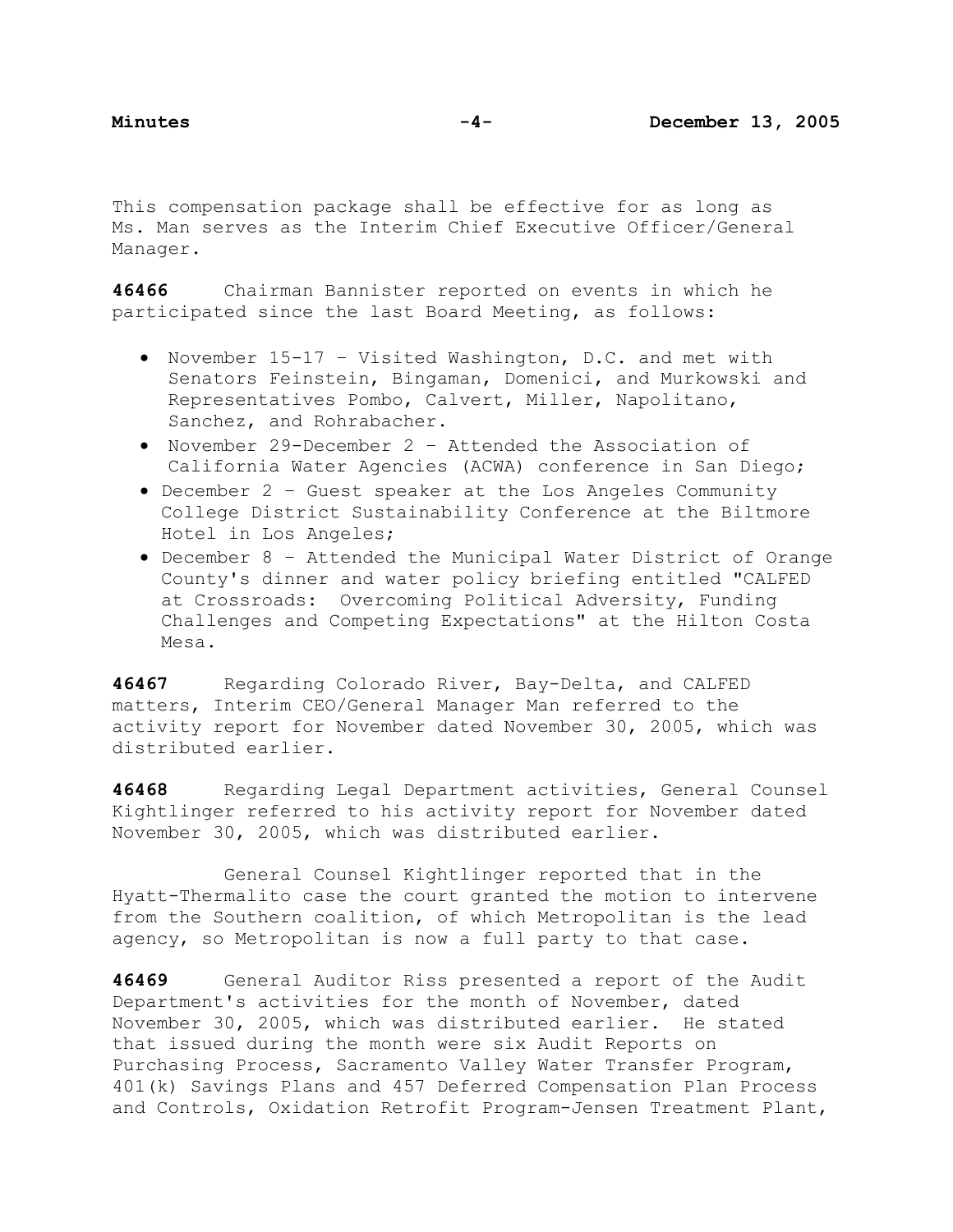Oracle Database Management Systems, and PinnacleOne Agreement. Mr. Riss noted that these reports were discussed in detail at the Audit Committee meeting held on December 12, 2005.

**46470** Ethics Officer Elliott referred to the activity reports for October and November dated October 31 and November 30, 2005, respectively, which were distributed earlier.

 Dr. Elliott gave a brief report on the ethics requirements of Assembly Bill 1234, to be effective January 1, 2006. She stated the bill requires ethics training for Directors and designated employees, and that the ethics training will cover laws in four areas: personal financial gains, prerequisites of office, transparency laws, and fair processes. Dr. Elliott noted that while some of these trainings are covered in presentations and materials throughout the year, the training, if approved by the Fair Political Practices Commission (FPPC), would be created in a series of four audio CDs that will cover the AB 1234 landscape. This material would also be available to the member agencies. Dr. Elliott announced that the criteria for what would be included in the ethics training was expected to be approved by the FPPC on January 20, 2006. One of the requirements would be to provide two hours of training during 2006 for Directors whose appointments will extend past January 2007, which would also satisfy the requirements of their local agencies.

**46471** Communications and Legislation Committee Chairman Fellow commented on the artwork displayed in the rotunda drawn by students in Metropolitan's service area emphasizing water conservation.

Director Foley withdrew from the Meeting at 1:40 p.m.

**46472** The following Agenda Items were requested to be added to the Consent Calendar: Director Mylne, Items 8-3 through 8-7; Director De Jesus, Items 8-9 through 8-12; Director Koopman, Item 8-2; and Director Brown, Item 8-8.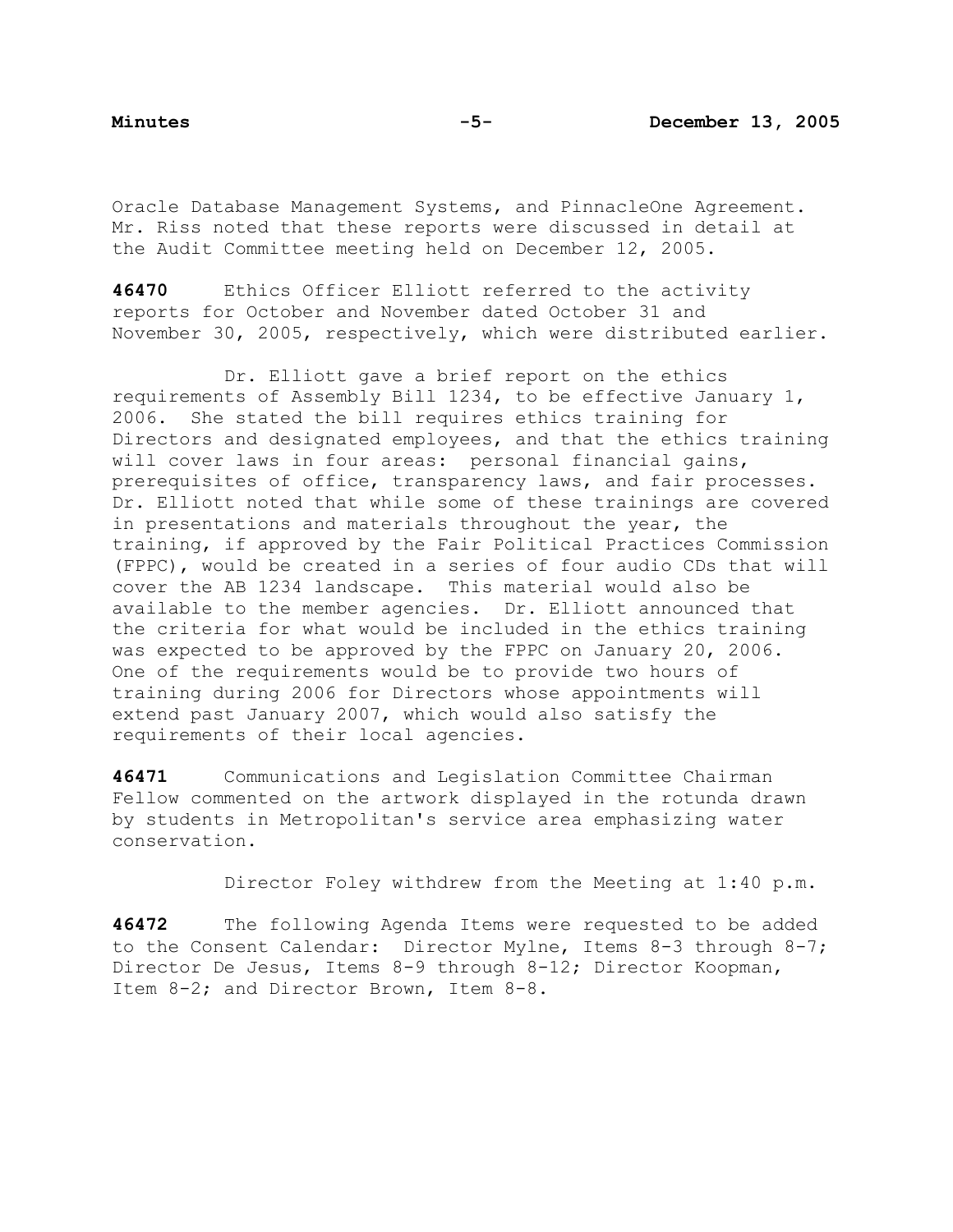Director Blake moved, seconded by Director Bakall and carried, and the Board approved the Consent Calendar Items, **M.I. 46473** through **M.I. 46490,** as follows:

**46473** Adopted the California Environmental Quality Act (CEQA) determination and (a) **Resolutions 8980, 8981, 8982, 8983, and 8984** granting Eastern Municipal Water District's request for approval of the  $85^{th}$ ,  $86^{th}$ ,  $87^{th}$ ,  $88^{th}$ , and  $89^{th}$  Fringe Area Annexations, respectively, concurrently to Metropolitan and Eastern, conditioned upon approval by the Riverside Local Agency Formation Commission, and establishing Metropolitan's terms and conditions for these annexations; and (b) resolutions to impose water standby charge **(Resolutions 8985, 8986, 8987, 8988, and 8989)** at a rate of \$6.94 per acre or per parcel of less than one acre within the proposed annexation areas, as set forth in the letter signed by the Interim CEO/General Manager on November 14, 2005, said Resolutions entitled:

- **Resolution 8980 RESOLUTION OF THE BOARD OF DIRECTORS OF THE METROPOLITAN WATER DISTRICT OF SOUTHERN CALIFORNIA CONSENTING TO EASTERN MUNICIPAL WATER DISTRICT'S 85TH FRINGE AREA ANNEXATION, AND FIXING THE TERMS AND CONDITIONS OF SAID ANNEXATION TO THE METROPOLITAN WATER DISTRICT OF SOUTHERN CALIFORNIA**
- **Resolution 8981 RESOLUTION OF THE BOARD OF DIRECTORS OF THE METROPOLITAN WATER DISTRICT OF SOUTHERN CALIFORNIA CONSENTING TO EASTERN MUNICIPAL WATER DISTRICT'S 86TH FRINGE AREA ANNEXATION, AND FIXING THE TERMS AND CONDITIONS OF SAID ANNEXATION TO THE METROPOLITAN WATER DISTRICT OF SOUTHERN CALIFORNIA**
- **Resolution 8982 RESOLUTION OF THE BOARD OF DIRECTORS OF THE METROPOLITAN WATER DISTRICT OF SOUTHERN CALIFORNIA CONSENTING TO EASTERN MUNICIPAL WATER DISTRICT'S 87TH FRINGE AREA ANNEXATION, AND FIXING THE TERMS AND CONDITIONS OF SAID ANNEXATION TO THE METROPOLITAN WATER DISTRICT OF SOUTHERN CALIFORNIA**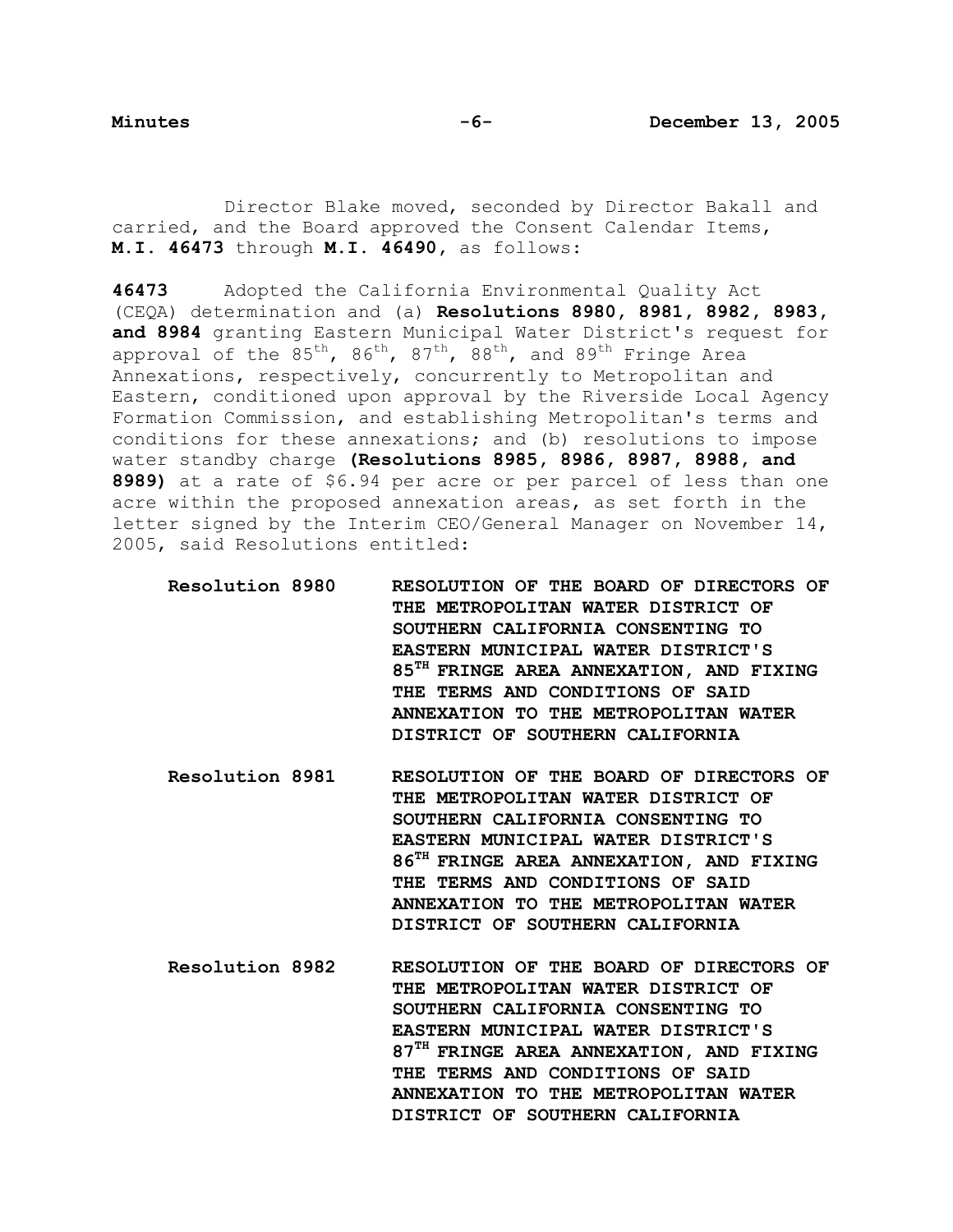- **Resolution 8983 RESOLUTION OF THE BOARD OF DIRECTORS OF THE METROPOLITAN WATER DISTRICT OF SOUTHERN CALIFORNIA CONSENTING TO EASTERN MUNICIPAL WATER DISTRICT'S 88TH FRINGE AREA ANNEXATION, AND FIXING THE TERMS AND CONDITIONS OF SAID ANNEXATION TO THE METROPOLITAN WATER DISTRICT OF SOUTHERN CALIFORNIA**
- **Resolution 8984 RESOLUTION OF THE BOARD OF DIRECTORS OF THE METROPOLITAN WATER DISTRICT OF SOUTHERN CALIFORNIA CONSENTING TO EASTERN MUNICIPAL WATER DISTRICT'S 89TH FRINGE AREA ANNEXATION, AND FIXING THE TERMS AND CONDITIONS OF SAID ANNEXATION TO THE METROPOLITAN WATER DISTRICT OF SOUTHERN CALIFORNIA**
- **Resolution 8985 RESOLUTION OF THE BOARD OF DIRECTORS OF THE METROPOLITAN WATER DISTRICT OF SOUTHERN CALIFORNIA FIXING AND ADOPTING WATER STANDBY CHARGE CONTINGENT UPON EASTERN MUNICIPAL WATER DISTRICT'S 85TH FRINGE AREA ANNEXATION**
- **Resolution 8986 RESOLUTION OF THE BOARD OF DIRECTORS OF THE METROPOLITAN WATER DISTRICT OF SOUTHERN CALIFORNIA FIXING AND ADOPTING WATER STANDBY CHARGE CONTINGENT UPON EASTERN MUNICIPAL WATER DISTRICT'S 86TH FRINGE AREA ANNEXATION**
- **Resolution 8987 RESOLUTION OF THE BOARD OF DIRECTORS OF THE METROPOLITAN WATER DISTRICT OF SOUTHERN CALIFORNIA FIXING AND ADOPTING WATER STANDBY CHARGE CONTINGENT UPON EASTERN MUNICIPAL WATER DISTRICT'S 87TH FRINGE AREA ANNEXATION**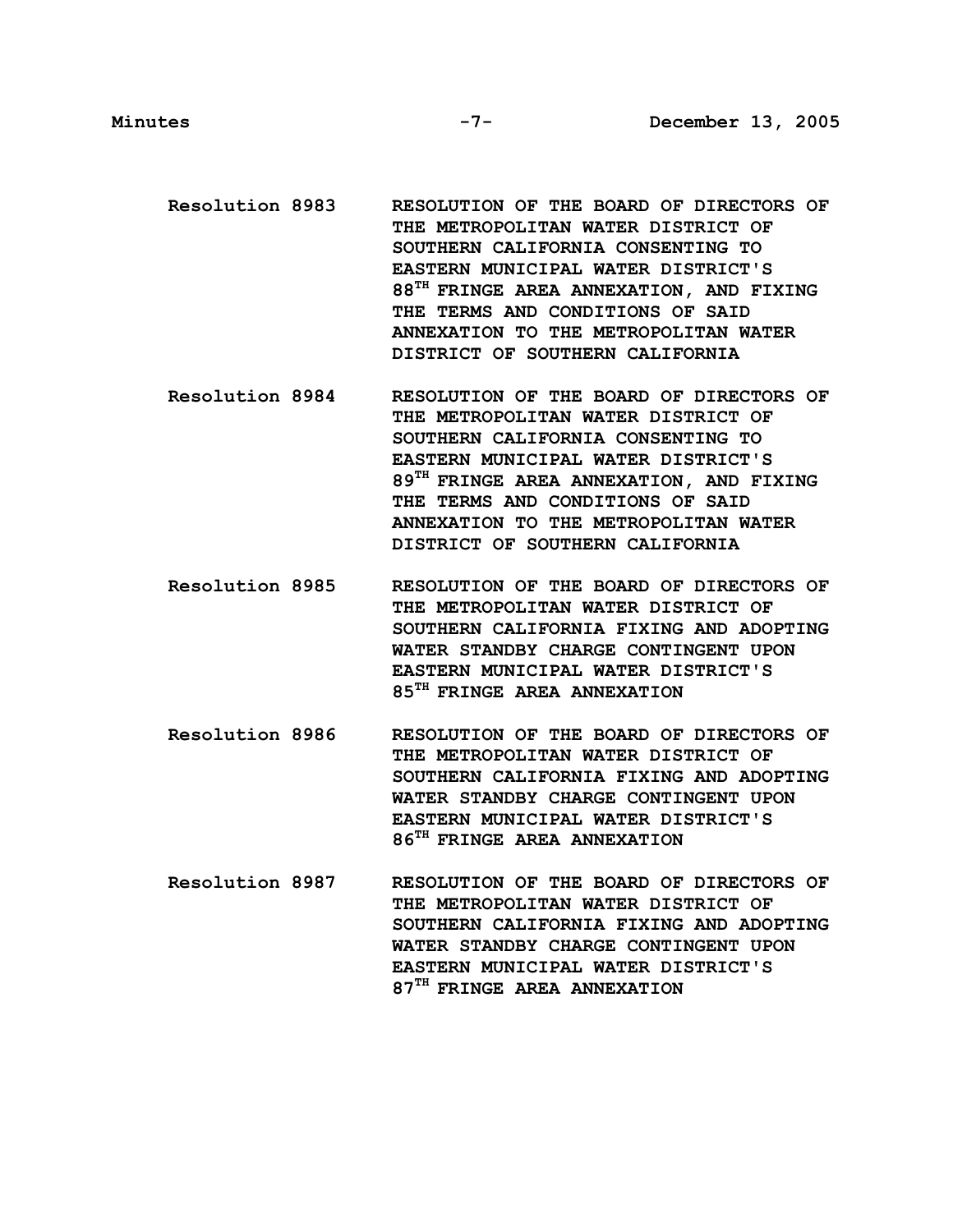**Resolution 8988 RESOLUTION OF THE BOARD OF DIRECTORS OF THE METROPOLITAN WATER DISTRICT OF SOUTHERN CALIFORNIA FIXING AND ADOPTING WATER STANDBY CHARGE CONTINGENT UPON EASTERN MUNICIPAL WATER DISTRICT'S 88TH FRINGE AREA ANNEXATION** 

**Resolution 8989 RESOLUTION OF THE BOARD OF DIRECTORS OF THE METROPOLITAN WATER DISTRICT OF SOUTHERN CALIFORNIA FIXING AND ADOPTING WATER STANDBY CHARGE CONTINGENT UPON EASTERN MUNICIPAL WATER DISTRICT'S 89TH FRINGE AREA ANNEXATION** 

 Director Record requested to be recorded as abstaining.

**46474** Adopted the CEQA determination and approved amendment to increase by \$300,000 the professional services contract with the law firm of Duncan, Weinberg, Genzer & Pembroke, P.C. for electric utility legal services, as set forth in the letter signed by the General Counsel on November 9, 2005.

**46475** Adopted the CEQA determination and (a) appropriated \$1.52 million in budgeted funds (Appropriation No. 15427, No. 2, from the Revenue Bonds, Replacement and Refurbishment or General Funds); and authorized (b) final design of improvements to the Rialto Pipeline; and (c) an agreement with Black & Veatch for engineering design services in an amount not to exceed \$3 million per year, for up to three years, as set forth in the letter signed by the Interim CEO/General Manager on November 28, 2005.

**46476** Adopted the CEQA determination and approved the amendment to the Administrative Code to include Ethics Training required by Assembly Bill 1234 as set forth in Attachment 1 to the letter signed by the Ethics Officer on November 15, 2005.

**46477** Adopted the CEQA determination and authorized the Chief Executive Officer to amend existing agreements and enter into new contracts with temporary worker service agencies and professional firms supplying temporary personnel in excess of \$250,000, with the aggregate amount of contracts with agencies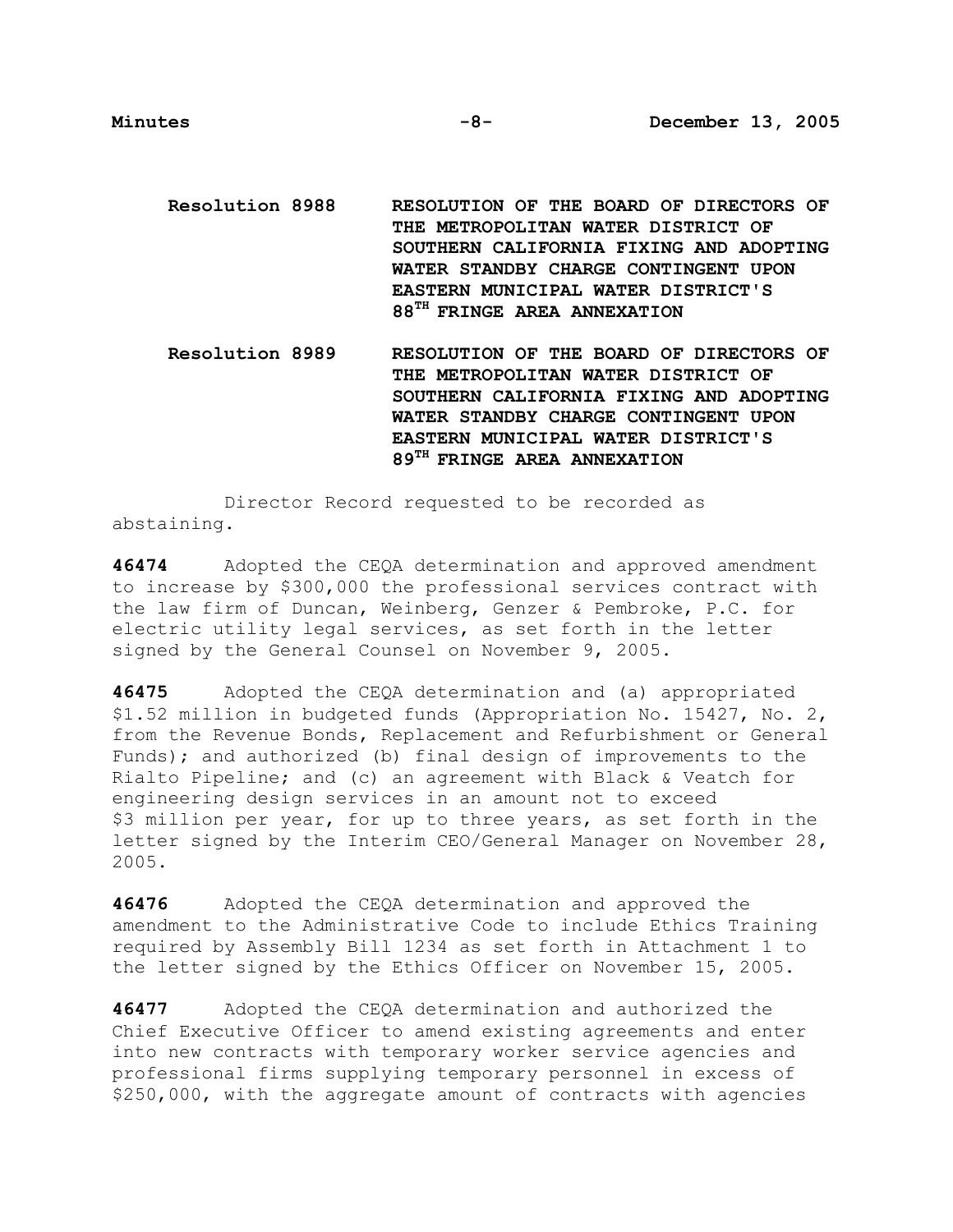not to exceed \$1.97 million, as set forth in the letter signed by the Interim CEO/General Manager on November 14, 2005.

**46478** Adopted the CEQA determination and authorized the Chief Executive Officer to enter into a Local Resources Program agreement with Los Angeles Department of Water and Power to provide incentive payments of \$125 per acre-foot over 25 years for the Sepulveda Basin Water Recycling Project Phase 4, as set forth in the letter signed by the Interim CEO/General Manager on November 14, 2005.

**46479** Adopted the CEQA determination and authorized the Chief Executive Officer to execute an agreement with Los Angeles Department of Water and Power to purchase and store water under the Supplemental Storage Program based on the principles in Attachment 1 to the letter signed by the Interim CEO/General Manager on November 21, 2005.

**46480** Adopted the CEQA determination and authorized payments up to a total of \$581 million, with up to a total of \$506 million to the Department of Water Resources for water from the State Water Project, and up to \$75 million to Desert Water Agency and Coachella Valley Water District for 2005 and 2006 recall water, as set forth in the letter signed by the Interim CEO/General Manager on December 1, 2005.

**46481** Adopted the CEQA determinations and (a) appropriated \$19.06 million (\$17.83 million from Appropriation No. 15389, No. 7; and \$1.23 million from Appropriation No. 15380, No. 10, both from the Revenue Bonds, Replacement and Refurbishment or General Funds); (b) awarded a \$13.96 million contract to Brutoco Engineering & Construction, Inc. to construct the Diemer Chemical System Upgrades; and authorized (c) improvements to the Diemer plant entrance from Carbon Canyon Road and delegated authority to the Chief Executive Officer to enter into a reimbursable-type agreement with State Parks in an amount not to exceed \$700,000; (d) preliminary design of the Phase II and III Diemer North Access Road Improvements; and (e) an increase of \$50,000 to the existing agreement with HDR, Inc. for a new notto-exceed total of \$550,000, as set forth in the letter signed by the Interim CEO/General Manager on November 14, 2005.

 Board Secretary Hansen and Director Kwan requested to be recorded as abstaining.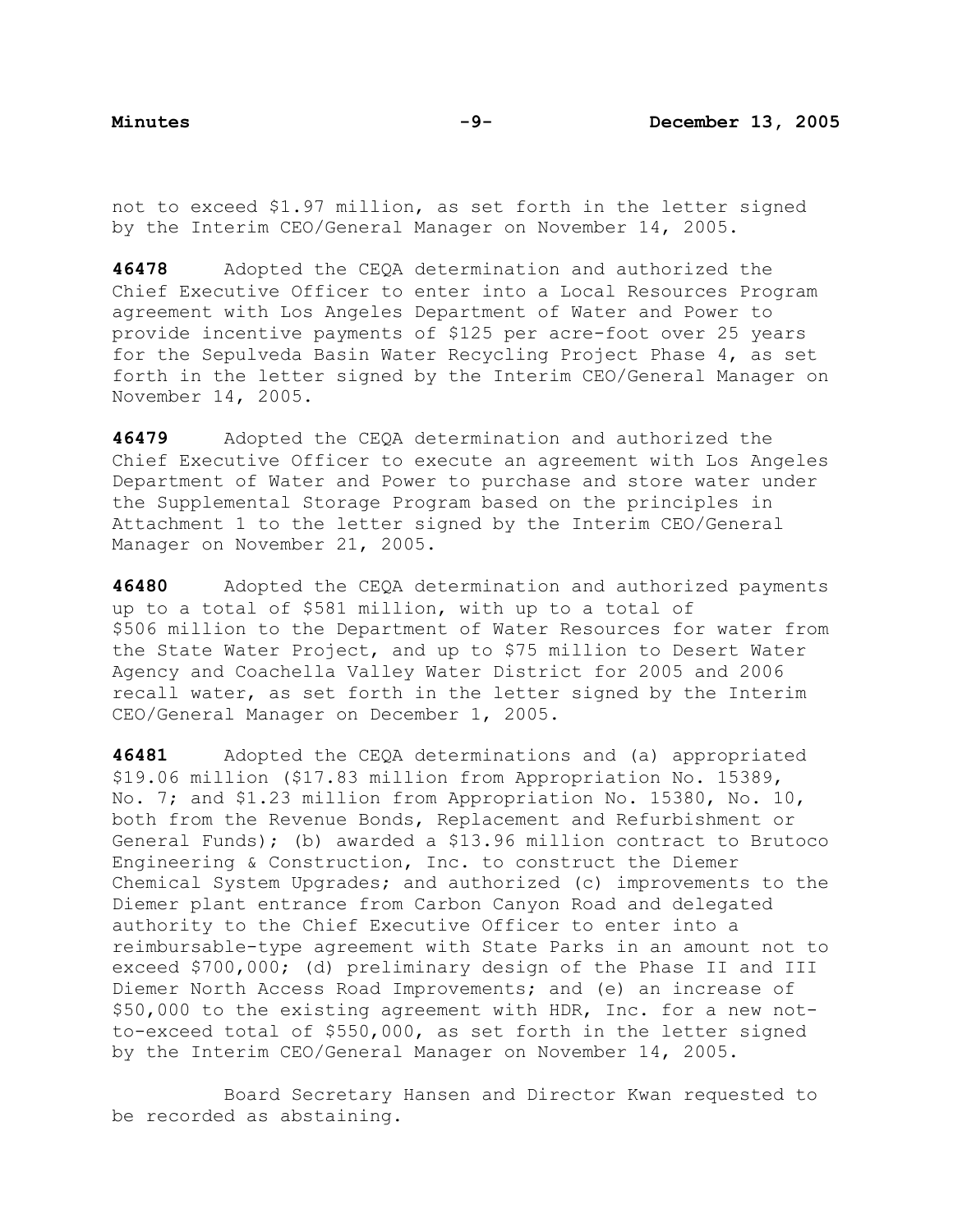**46482** Adopted the CEQA determinations and (a) appropriated \$76.9 million in budgeted funds (Appropriation No. 15425, No. 2, from the Revenue Bonds, Replacement and Refurbishment, or General Funds); and (b) authorized the Chief Executive Officer to execute a joint agreement with Eastern and Western Municipal Water Districts for CEQA compliance, acquisition of right-ofway, final design, and construction of the Perris Valley pipeline, and to make reimbursement payments to Eastern and Western pursuant to the joint agreement, as set forth in the letter signed by the Interim CEO/General Manager on November 29, 2005.

 Director Record requested to be recorded as abstaining.

**46483** Adopted the CEQA determinations and (a) appropriated \$19.86 million in budgeted funds (\$9.93 million each from Appropriation No. 15389, No. 8; and Appropriation No. 15392, No. 3, both from the Revenue Bonds, Replacement and Refurbishment or General Funds); and (b) awarded a \$15,733,300 procurement contract to Ozonia North America to provide ozone equipment and support services for the Diemer and Weymouth treatment plants, as set forth in the letter signed by the Interim CEO/General Manager on November 14, 2005.

**46484** Adopted the CEQA determination and (a) appropriated \$3.48 million in budgeted funds (Appropriation No. 15377, No. 15, from the Revenue Bonds, Replacement and Refurbishment or General Funds); and awarded (b) a \$1.25 million construction contract to Fibrwrap Construction, Inc. for the Foothill Feeder Carbon Fiber Liner Repair project; and (c) a \$1.4226 million construction contract to Gantry Constructors, Inc. for the Foothill Feeder Pipeline Replacement project, as set forth in the letter signed by the Interim CEO/General Manager on November 14, 2005.

**46485** Adopted the CEQA determinations and awarded a \$3,295,000 contract to Mega Way Enterprises for the Main Entrance Road Realignment and Perimeter Landscaping project at the Mills plant, as set forth in the letter signed by the Interim CEO/General Manager on November 14, 2005.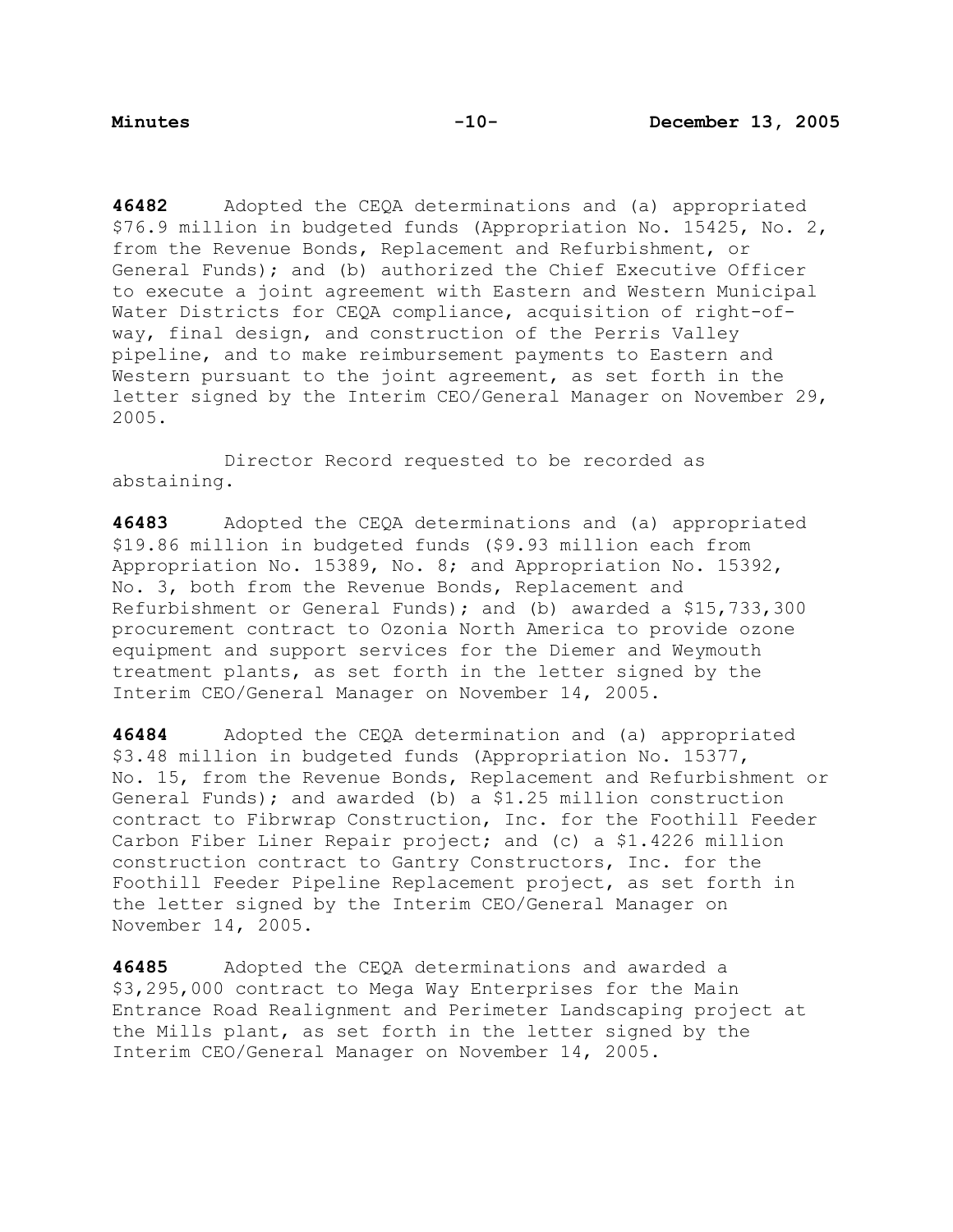**46486** Adopted the CEQA determination and (a) authorized implementation of the updated incentive level at \$195/acre-foot with Metropolitan's cost share not to exceed 100 percent of product cost; the Enhanced Conservation Program at up to an incentive level of \$250/acre-foot; the continued funding of the Innovative Conservation Program; the development of database and market research studies to support the successful implementation of the conservation program; and pursuit of market transformation to higher efficiency devices through advocating industry standards and developing broad support for legislation; and (b) authorized the new device incentives and transition of device retrofit programs as described in Attachments 1 and 2 to the letter signed by the Interim CEO/General Manager on November 30, 2005.

**46487** Adopted the CEQA determination and approved amendment of contract for legal services with Hill, Farrer & Burrill to increase the maximum amount payable by \$200,000 in *Carlita Villanueva v. Metropolitan*, LASC Case No. BC 296912, as set forth in the confidential letter signed by Assistant General Counsel Barbosa for the General Counsel on November 29, 2005.

**46488** Adopted the CEQA determination and approved amendment of contract for legal services with Albright, Yee & Schmit to increase the maximum amount payable by \$250,000 in *Felicia Clayton-Gordon v. Metropolitan*, LASC Case No. BC 333064, as set forth in the confidential letter signed by Assistant General Counsel Barbosa for the General Counsel on November 29, 2005.

**46489** Adopted the CEQA determination and authorized the General Counsel to increase the maximum amount payable under the existing agreement with Bergman & Dacey by \$590,000 to continue Metropolitan's defense in related lawsuits challenging the employment status of temporary workers in *Dewayne Cargill, et al. v. Metropolitan*, LASC Case No. BC 191881 (consolidated with LASC Case Nos. BC 194444 and BS 052318, as set forth in the confidential letter signed by Assistant General Counsel Barbosa for the General Counsel on November 29, 2005.

**46490** Adopted the CEQA determination and approved amendment of contract for legal services with Bingham McCutchen to increase the maximum amount payable from \$100,000 to \$1,000,000 in *Alameda County Flood Control & Water Conservation District Zone 7, et al. v. California Department of Water Resources*,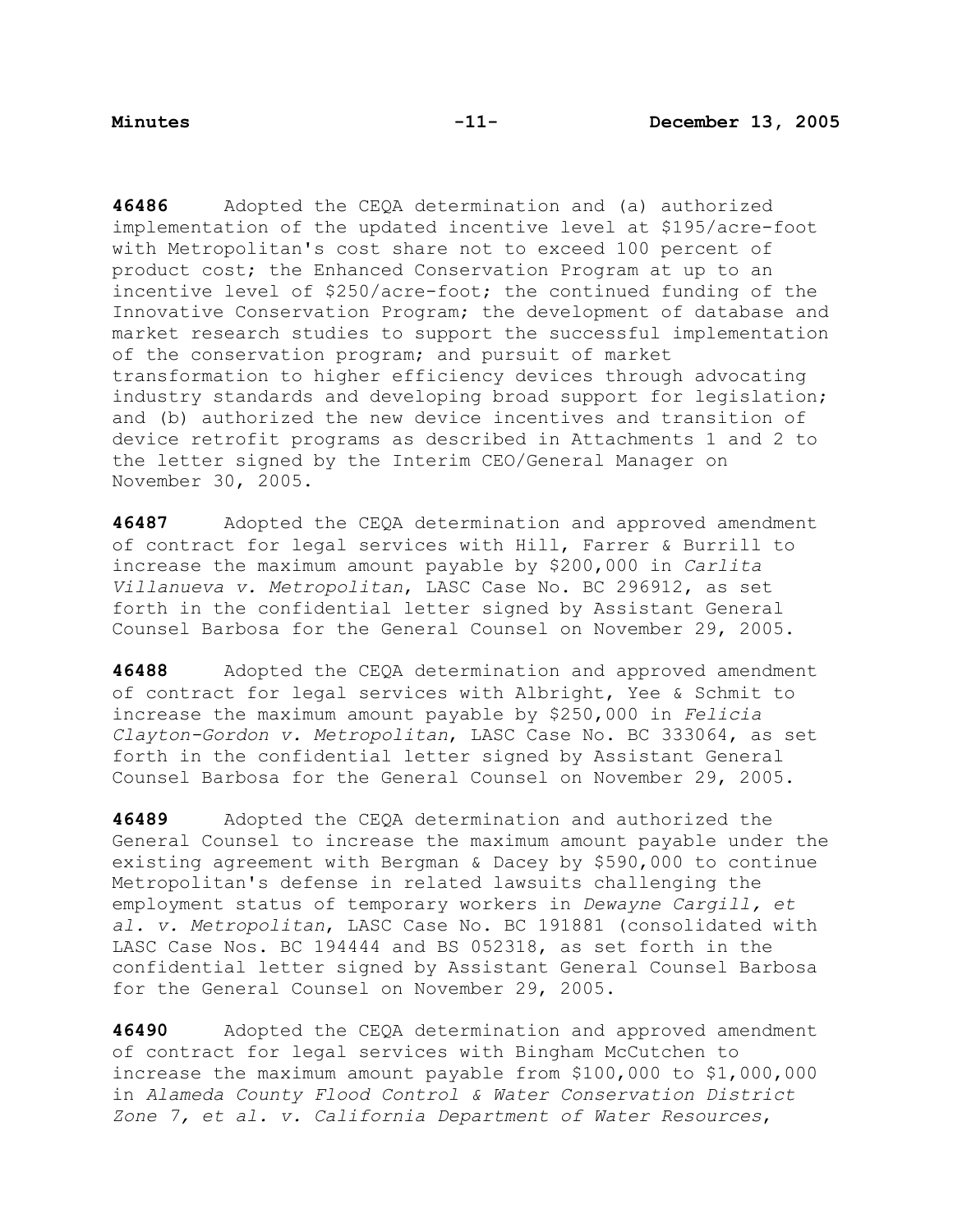Sacramento Superior Court Case No. 05AS01775, as set forth in the confidential letter signed by Assistant General Counsel Barbosa for the General Counsel on November 29, 2005.

Director Murray returned to the Meeting at 1:45 p.m.

**46491** Desalination and Reclamation Committee Chairman Morris moved, seconded by Director Pocklington, that the Board adopt the CEQA determination and approve Metropolitan's role of regional facilitator to address seawater desalination and other local projects, as set forth in the revised letter signed by the Interim CEO/General Manager on November 30, 2005.

 Board Secretary Hansen proposed a friendly amendment to the motion, seconded by Director Deaton, that the General Counsel be directed to work with staff and the member agencies to develop appropriate legal mechanisms to minimize Metropolitan's legal or financial exposure which might be created by reviewing unsolicited proposals; and that within 30 days of an unsolicited proposal staff will report to the Board regarding the proposal, which member agencies the proposal may affect and what the MWD staff time and other costs to evaluate the proposal will be.

 Committee Chair Morris then requested that this item be brought back to the Desalination and Reclamation Committee for further discussion if the amendment is added to the motion. Board Secretary Hansen then withdrew her amendment.

 Chairman Bannister called for a vote on the original motion, which carried.

Director Griset withdrew from the Meeting at 1:49 p.m.

**46492** Director Murray moved, seconded by Director Deaton and carried, and the Board adopted the CEQA determination and authorized the Chief Executive Officer to (a) enter into a tenyear lease for office space at 500 New Jersey Avenue, N.W., Washington, D.C.; and (b) execute a lease in a form approved by the General Counsel, as set forth in the confidential letter signed by the Interim CEO/General Manager on December 6, 2005.